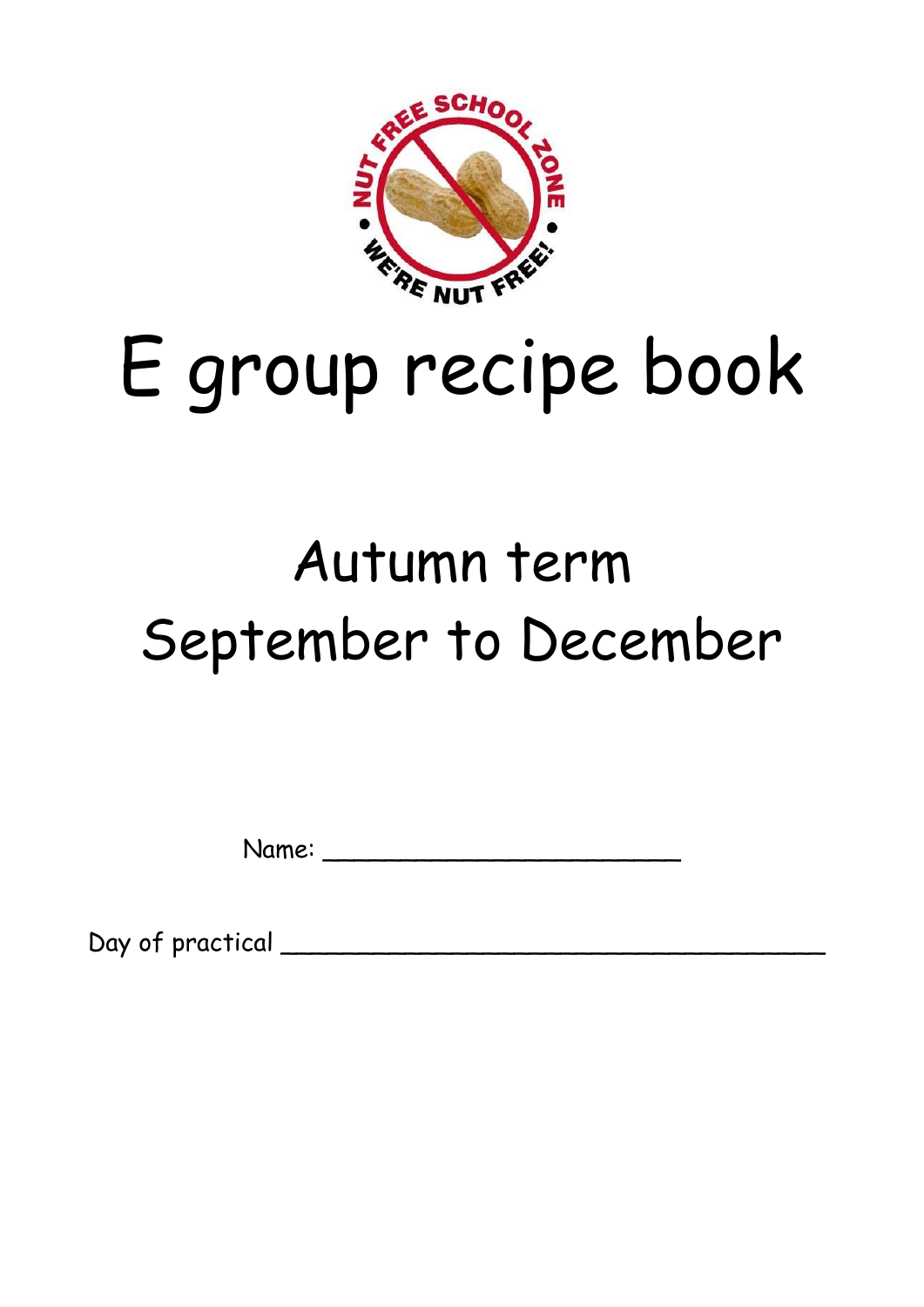Date of practical \_\_\_\_\_\_\_\_\_\_\_\_\_\_\_\_\_\_\_\_\_\_\_\_\_\_\_\_\_\_\_\_\_\_\_\_\_\_\_

# Apple Swans

#### **Ingredients from home** A container

# **Ingredients from school**

1 apple (red or green)

# **Method**

To follow the step by step and use knife safety to make an apple swan.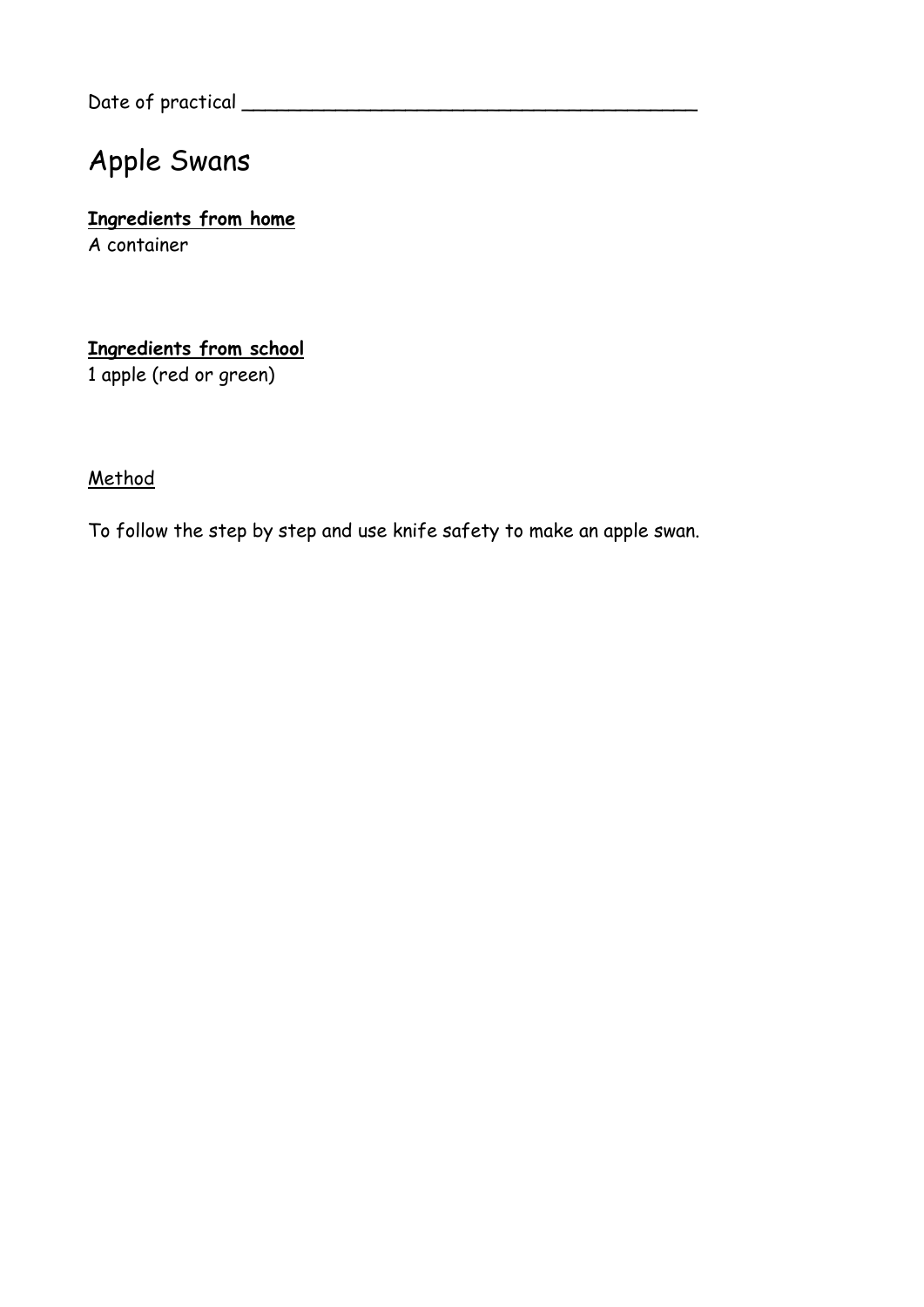# Coleslaw

# I**ngredients from home**

A container

# **Ingredients from school**

Cabbage Onion Carrot Mayonniase

#### **Method**

To use a variety of equipment to test out its suitability.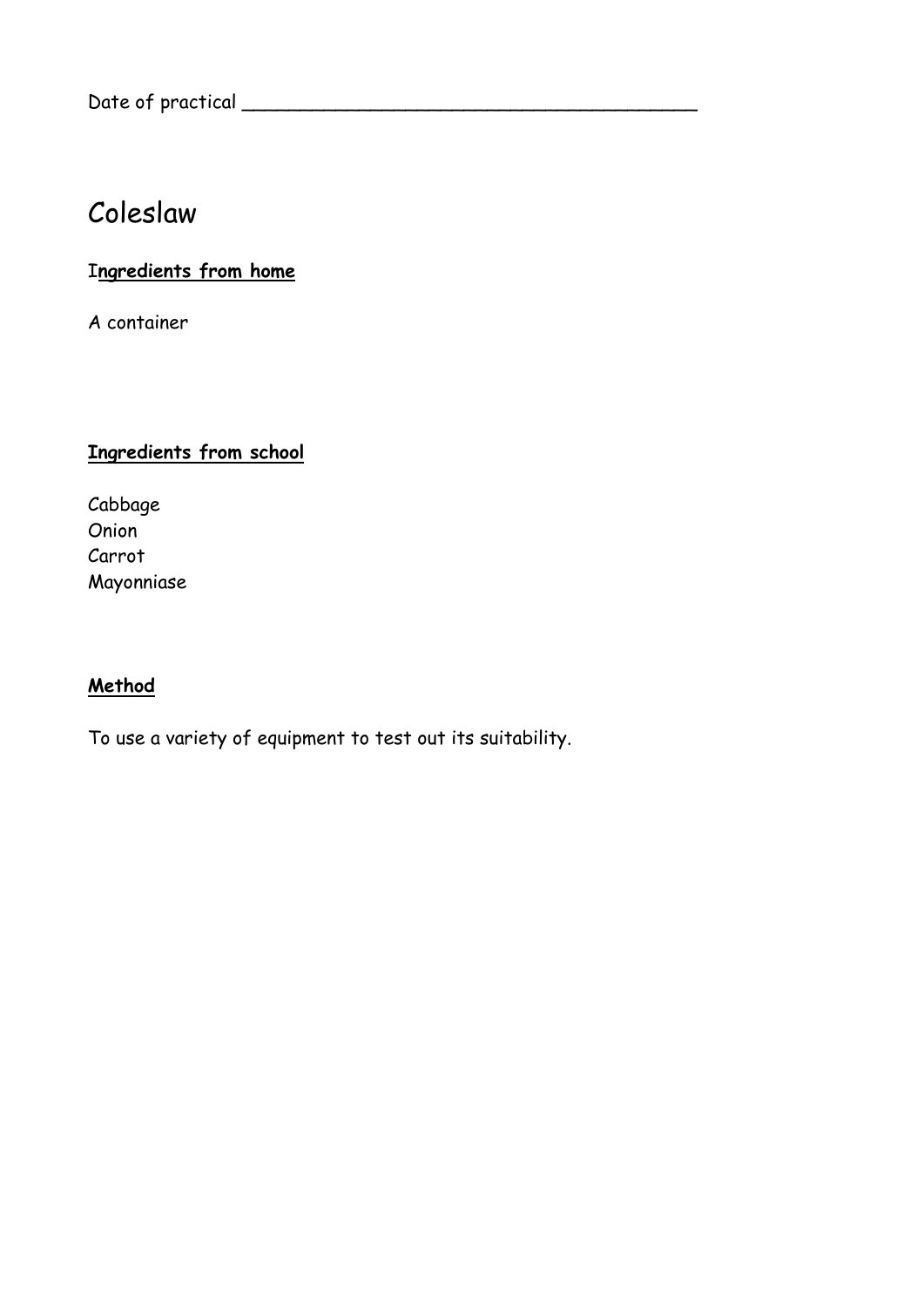Date of practical \_\_\_\_\_\_\_\_\_\_\_\_\_\_\_\_\_\_\_\_\_\_\_\_\_\_\_\_\_\_\_\_\_\_\_\_\_

# **Breakfast muffins**

Ingredients from home 250g self raising flour 230ml semi skimmed milk 150g additional ingredients: (choose 1 from the list) Finely chopped apples and  $1\frac{1}{2}$  tsp mixed spice, Mixed dried fruit, or a Frozen fruit mix A container

Ingredients from school

1 heaped 5ml spoon of baking powder 100g caster sugar 1 egg 60ml oil

Method:

- 1. Preheat oven to 180C.
- 2. Place all the ingredients in a large glass bowl and mix together to form a smooth mixture.
- 3. Prepare any additional ingredients and add to the muffin mixture.
- 4. Mix all the ingredients together until the additional ingredients are evenly mixed.
- 5. Divide the mixture equally between the cake cases. Remember to add one dessertspoon at a time and then go back round with any extra mixture
- 6. Bake for 20 25 minutes, until golden.
- 7. Allow to cool on a cooling rack.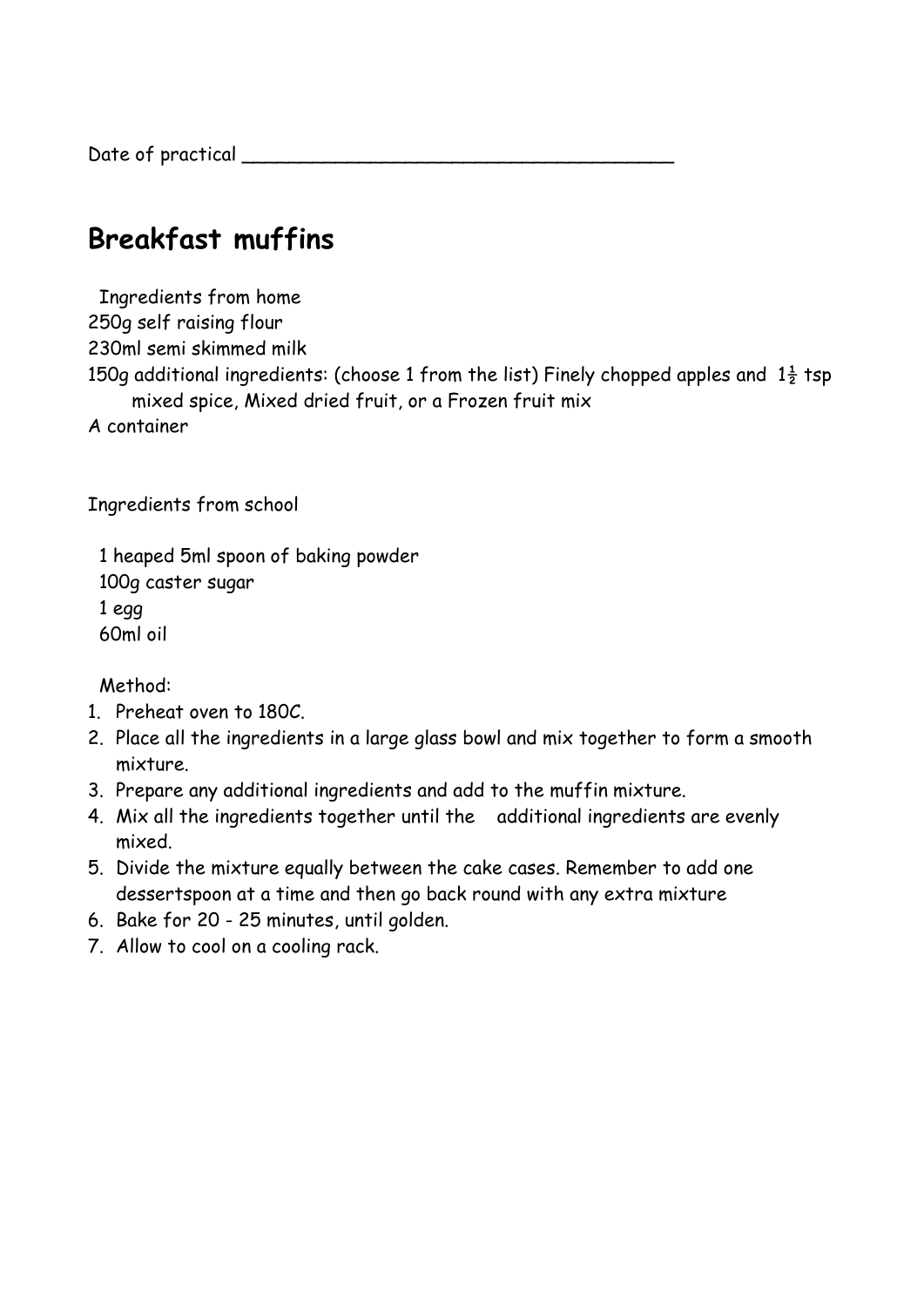# Pasta or rice salad

### **Ingredients from home**

100g of chosen source of protein (ham, tuna, egg, cooked chicken, vegetarian alternative) 2 sources of vitamins and minerals (cucumber, tomato, celery, spring onion, radish, sweet corn, peppers) A suitable container with lid to take the dish home in

#### **Ingredients from school**

100g of chosen carbohydrate (pasta or rice) 2 tbsps dressing or mayonnaise

#### **Method**

Half fill a saucepan of water and add the rice or pasta Put on a high heat to boil the water Once boiling, turn the heat down and simmer for 15 minutes

Prepare the vegetables chosen for the salad Cut into equal sized pieces

Check if the rice or pasta is cooked (teacher demonstration) Once cooked drain with a colander and then run under a cold tap

Assemble the pasta/rice salad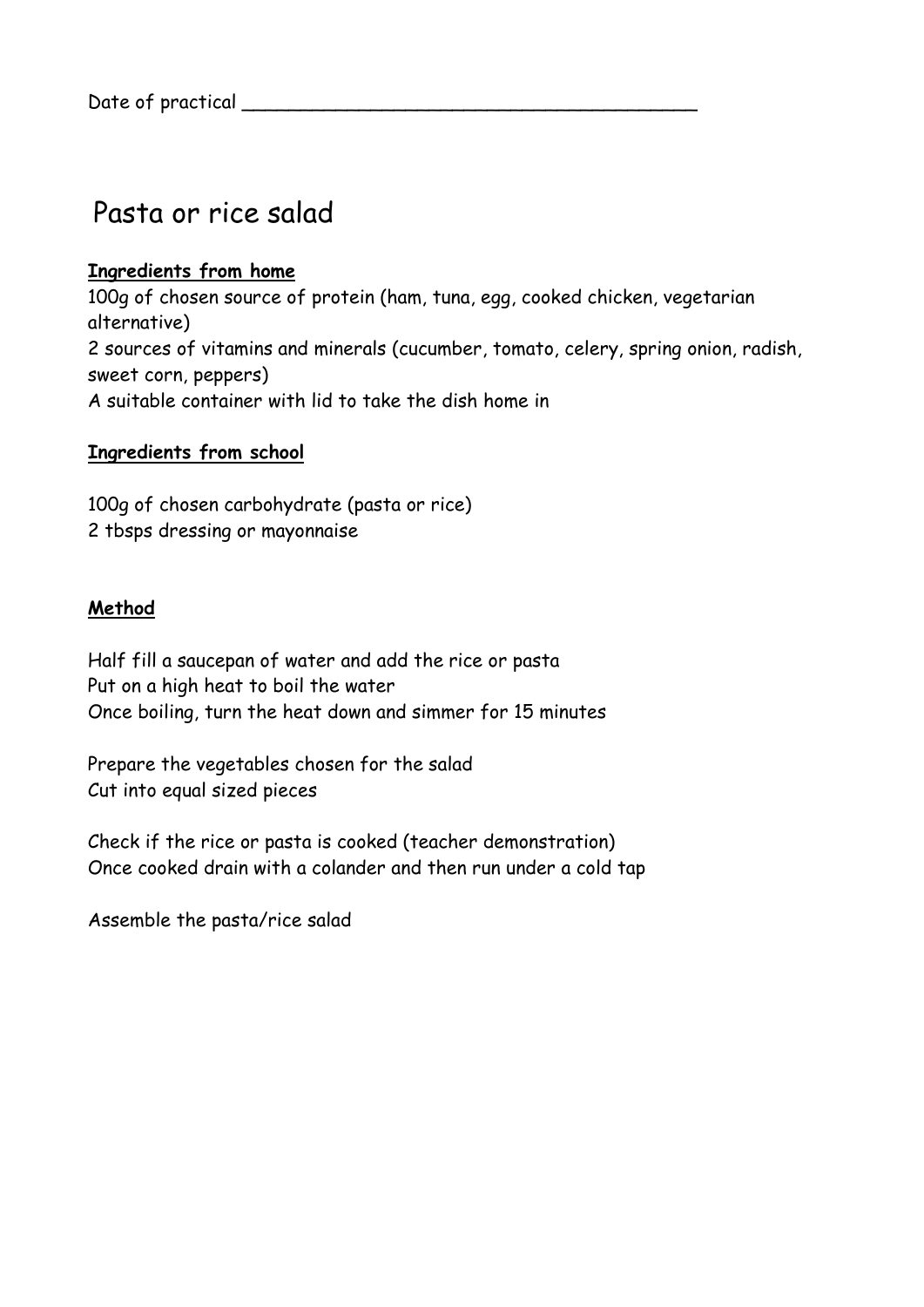# Potato and chickpea curry

#### Ingredients from home:

- 1 large potato
- 400g can chopped tomatoes
- 410g chickpeas, canned
- 1 onion

Ingredients from school

- 1 clove garlic
- 1 x 5ml spoon oil
- 2 x 15ml spoons curry paste
- 300ml water
- 3 handfuls of fresh spinach

#### **Method**

**1.** Prepare the ingredients:

- peel and slice the onion;
- peel and crush the garlic;
- peel and cube the potatoes.
- drain the chickpeas

**2.** Fry the onion and garlic for 2 minutes in the oil.

**3.** Stir in the curry paste, potatoes and water.

**4.** Add the tomatoes and chickpeas, then allow to simmer for 20 minutes, until the potato is tender.

**5.** Stir in the fresh spinach, and allow to cook for a further 2 minutes.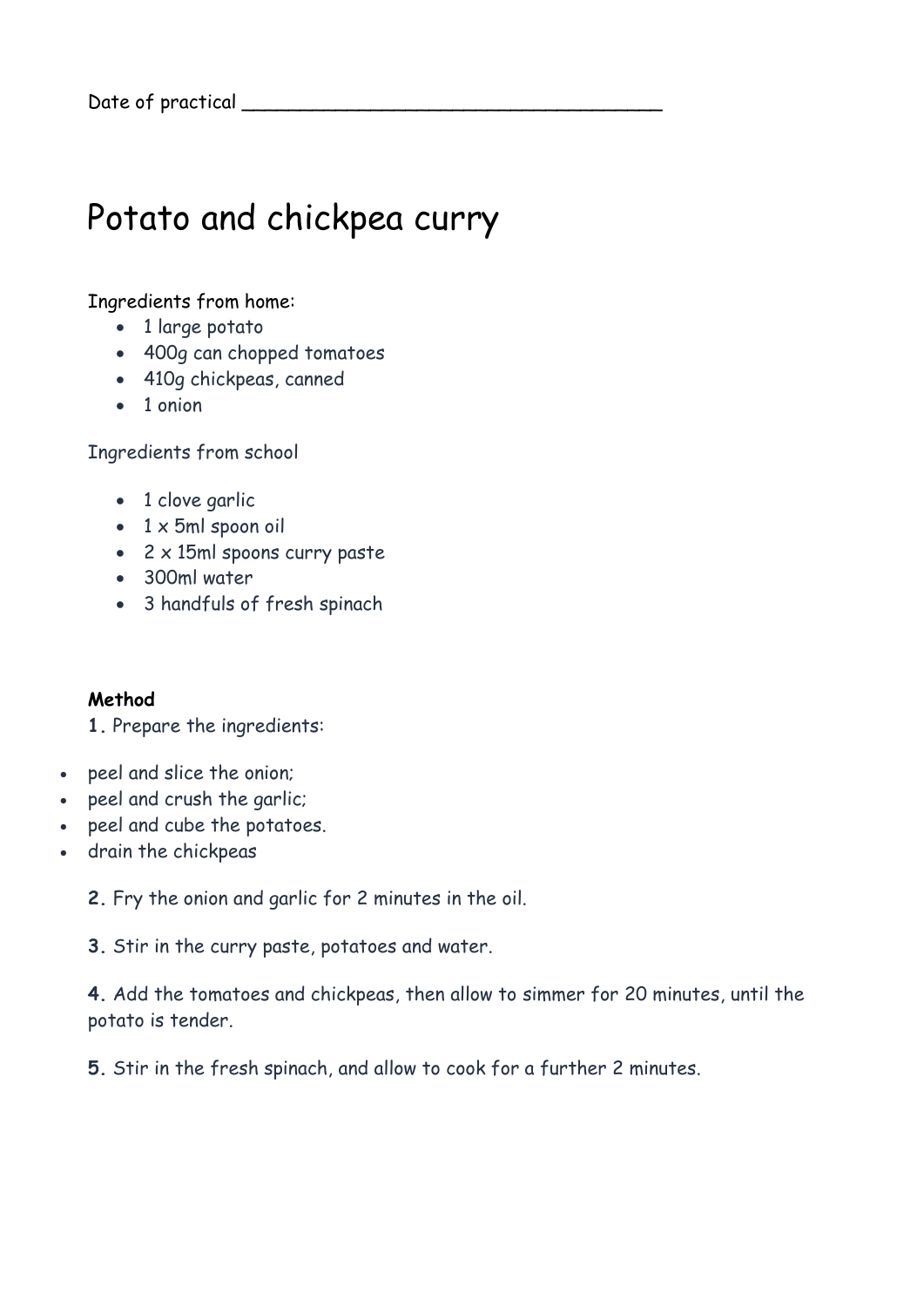# Date of practical Flat bread Pizza

**From home:** 300ml low-fat natural yoghurt 1 medium onion 150g mozzarella cheese OR reduced-fat Cheddar cheese **A container**

#### **From school**

300g self-raising flour plus extra for dusting tomato based pizza topping 1 x 5ml spoon dried basil or mixed herbs  $\frac{1}{2}$  x 5ml spoon chilli flakes

Pizza dough

- 1. Sift the flours into the mixing bowl and add the black pepper (if using).
- 2. Add the yoghurt and stir until well mixed.
- 3. Tip out onto a clean, floured worktop and knead gently until smooth.
- 4. Divide the dough into 16 and make into balls.

5. Lightly dust a clean worktop with flour and using a rolling pin roll out each ball to the size of a cup (about  $\frac{1}{2}$ cm thick).

6. Leave to rest for 5 minutes on a floured surface.

7. Heat the frying pan over a medium heat and cook the flatbread pizza bases 2 or 3 at a time until they are crisp and golden. Turn down the heat once they have started cooking.

- 8. Remove the flatbread pizza base with a fish slice or tongs and place on a baking tray. Repeat with the other bases.
- 9. Heat the grill to high.
- 10. Spread 4 x 5ml spoons of the pizza sauce on top of each pizza base, taking care to spread the sauce right to the edge of the base.
- 11. Tear over some mozzarella cheese or sprinkle with some grated Cheddar.
- 12. Place the pizzas under the grill until the cheese is bubbling and the pizzas are hot.